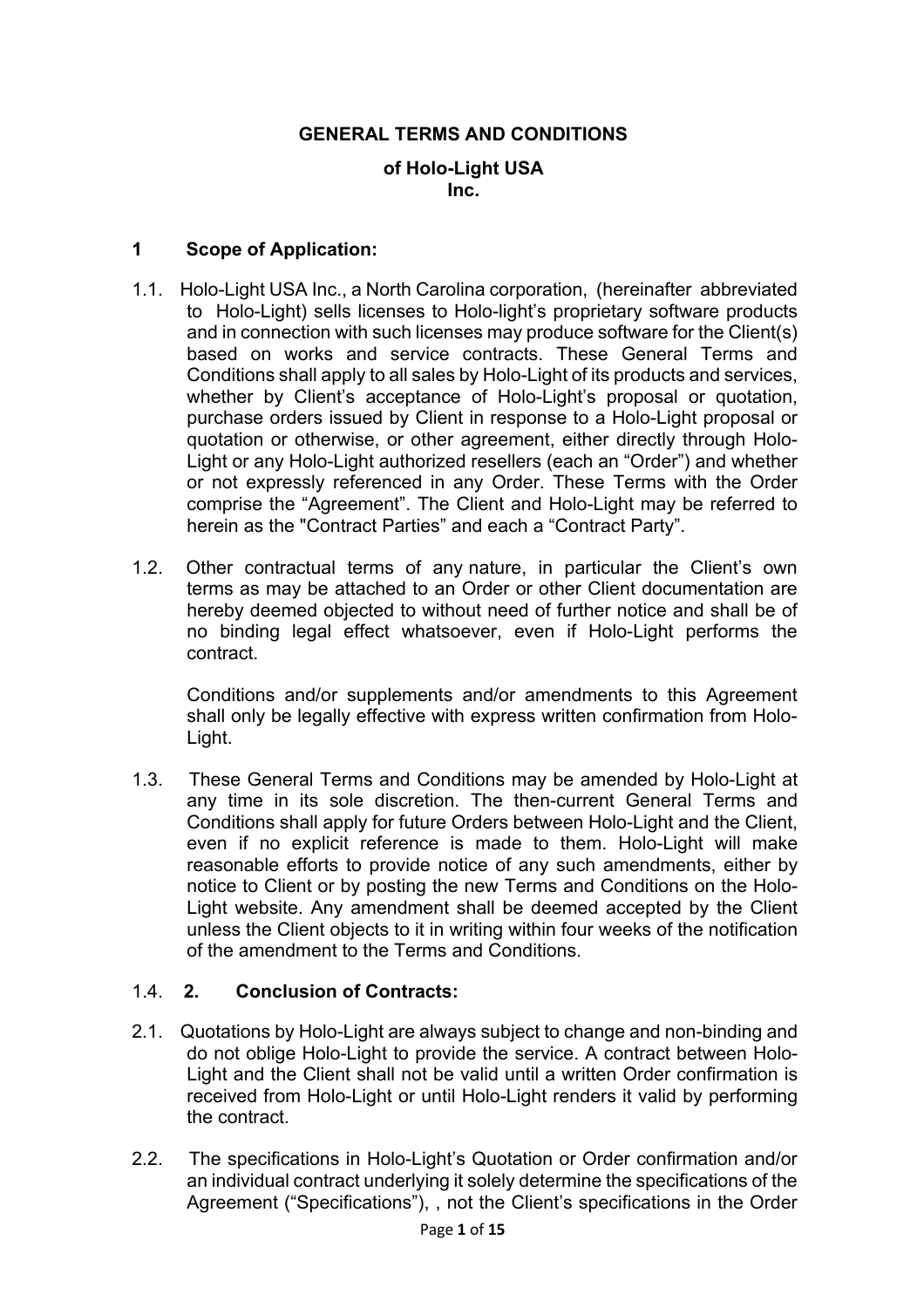placement.

- 2.3. Where Holo-Light performs development and programming activities per the Specifications and/or incorporates existing computer programs or other third-party and/or Client technical components into in-house developments to be made by Holo-Light, and/or adapts its own developments to prescribed components and technical specifications, Holo-Light shall have no responsibility or liability for the technical and legal properties of such third-party components. In this regard, Holo-Light is not obliged to assess the suitability of such third- party components. On the contrary, article 2.4 of these General Terms and Conditions applies explicitly in this context. Client shall be solely responsible for ensuring that it has all rights and licenses in and to all third party software, components and technology as required for Holo-Light's performance of the Agreement.
- 2.4. Holo-Light shall have no responsibility for software, databases, networks and/or other products or documents it did not produce that precede the services subject to the Agreement, up to an interface defined in the Order. In particular, the Client confirms the suitability of software, databases, networks and/or other products or documents, provided by it or a third party, in the event of use by Holo-Light, if they are required to perform the Order. Holo-Light shall have no liability for such software, databases, networks and/or other products or documents and information provided by the Client. Holo-Light also has no separate obligation to review these items.
- 2.5. Where Holo-Light produces test programs, project descriptions, sketches, samples, documentation or similar materials to complete the Order, and makes them available to the Client, such documents and/or documentation neither imply an express nor implicit assurance of resulting properties, nor do they represent an extension/modification of Agreement, unless Holo-Light and the Client reach a separate written agreement on this.

## **3. Concept, Order Processing and Duty of Cooperation of the Client:**

- 3.1. Client shall be responsible for providing all necessary requirements, information, documents and other resources required to complete the Order . This represents the binding basis for Quotation and Order placement and contains the full requirements profile of the Client for the Order placed with Holo-Light. If any such requirements or information prove to be incorrect or if Client wishes to change any such requirements, a written amendment to the Order, including any addition fees, must be agreed to by Holo-Light.
- 3.2. Where these requirements for software are not made available independently and/or fully by the customer, Holo-Light agrees to review the requirements profile and/or produce Specifications document for Client approval, subject to a fee and subject to a separate Order for this service. Such Specifications produced jointly and/or exclusively by Holo-Light must be reviewed by the Client and approved in writing and shall form the binding legal basis for the Quotation by Holo-Light. Upon approval of the Specification by the Client, Holo-Light shall have no liability for failure of the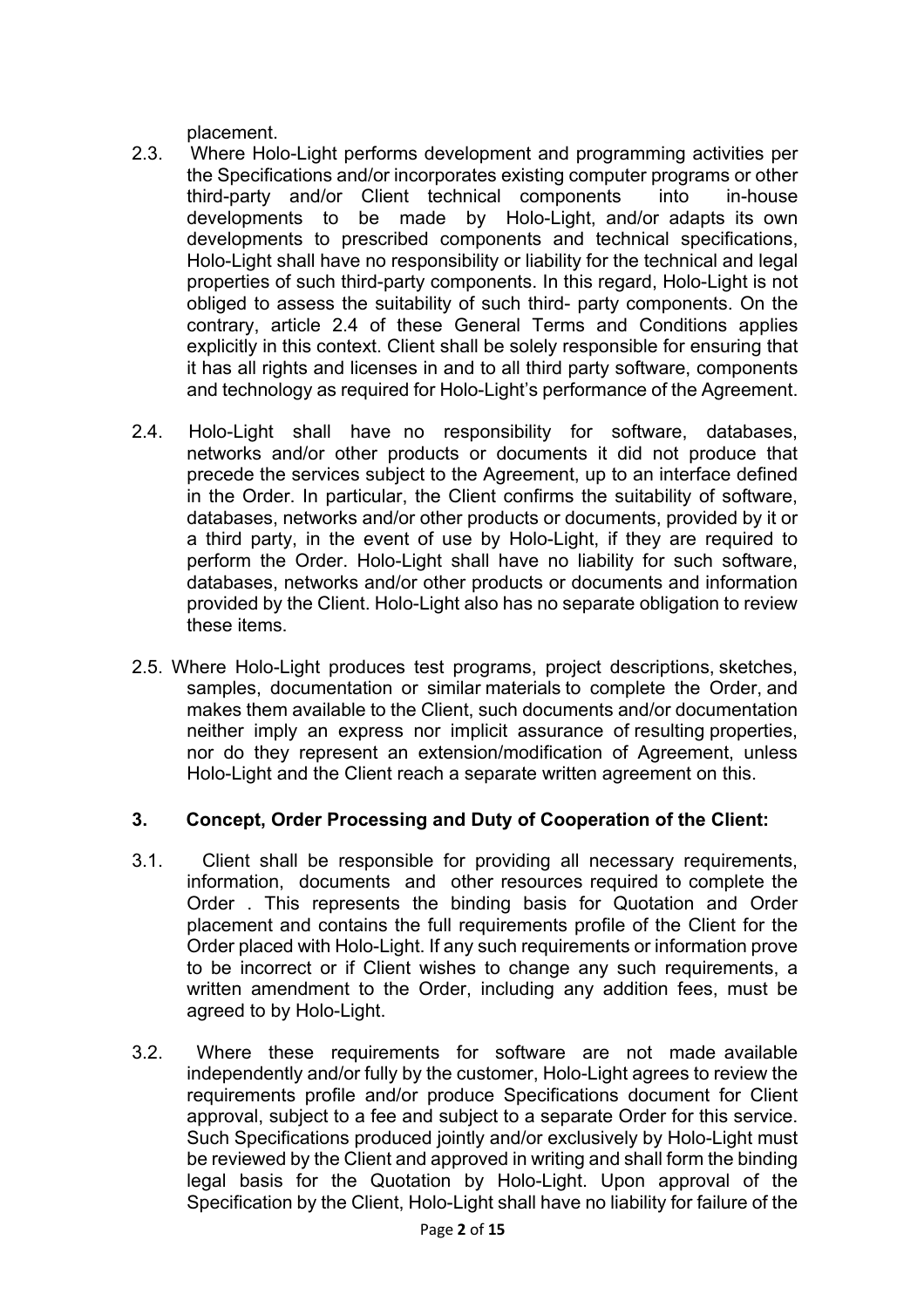Specification to meet Client's requirements.

3.3. Holo-Light shall have the right to determine the manner, means and methods for performance of the contractually agreed services and to in accordance with its own methodologies within the normal working time and in the usual way for such work performed by Holo-Light. At its own discretion, Holo-Light is also entitled to utilize third parties to provide the contractually agreed services.

Every change to the service provision, whether on request by the Client and/or due to special circumstances, shall entitle Holo-Light to claim resulting additional costs incurred by the change.

3.4. Changes requested by the Client and/or extensions relative to services to be provided by Holo-Light in accordance with the Agreement must be notified separately in writing by the Client, and confirmed by Holo-Light in writing in the event of provision of such changed/extended services. Where such a changed and/or supplemented order placement results in changed prices and deadlines, Holo-Light is entitled to claim them on Order confirmation which shall be deemed accepted by the Client if not objected to in writing within five (5) days.

Furthermore, Holo-Light is entitled to refuse to implement such changes and/or extensions, if they result in fundamental amendments to the services and/or are neither reasonable nor feasible. In the event of a failure to reach agreement on amendments/extensions requested by the Client, Holo-Light is entitled to fulfill the Order placed in accordance with the Original Order and Agreement.

- 3.5. If it becomes clear as part of services to be provided by Holo-Light that performance of the Order in accordance with the Specifications and Order content is factually, technically or legally impossible or the assumptions on which the Quotation was reasonably based, Holo-Light is obliged to inform the Client immediately. If the Client does not change the performance description after receiving such notification from Holo-Light, and/or fails to create the conditions which permit performance of the service in accordance with the Agreement, Holo-Light is also entitled to suspend performance. Should the impossibility to provide the service be the consequence of a failure on the part of the Client and/or a retrospective amendment/supplement to the scope of the service by the Client, Holo-Light is also entitled to terminate the Agreement. All services provided by Holo-Light prior to termination must be paid for by the Client in accordance with the Agreement.
- 3.6. All (further) services of Holo-Light, which are also claimed in addition to the agreed scope of services, must be paid for separately by the Client.
- 3.7. Holo-Light shall not be obligated without a separately agreed fee to provide system documents, in particular a user manual and/or similar documents nor training courses.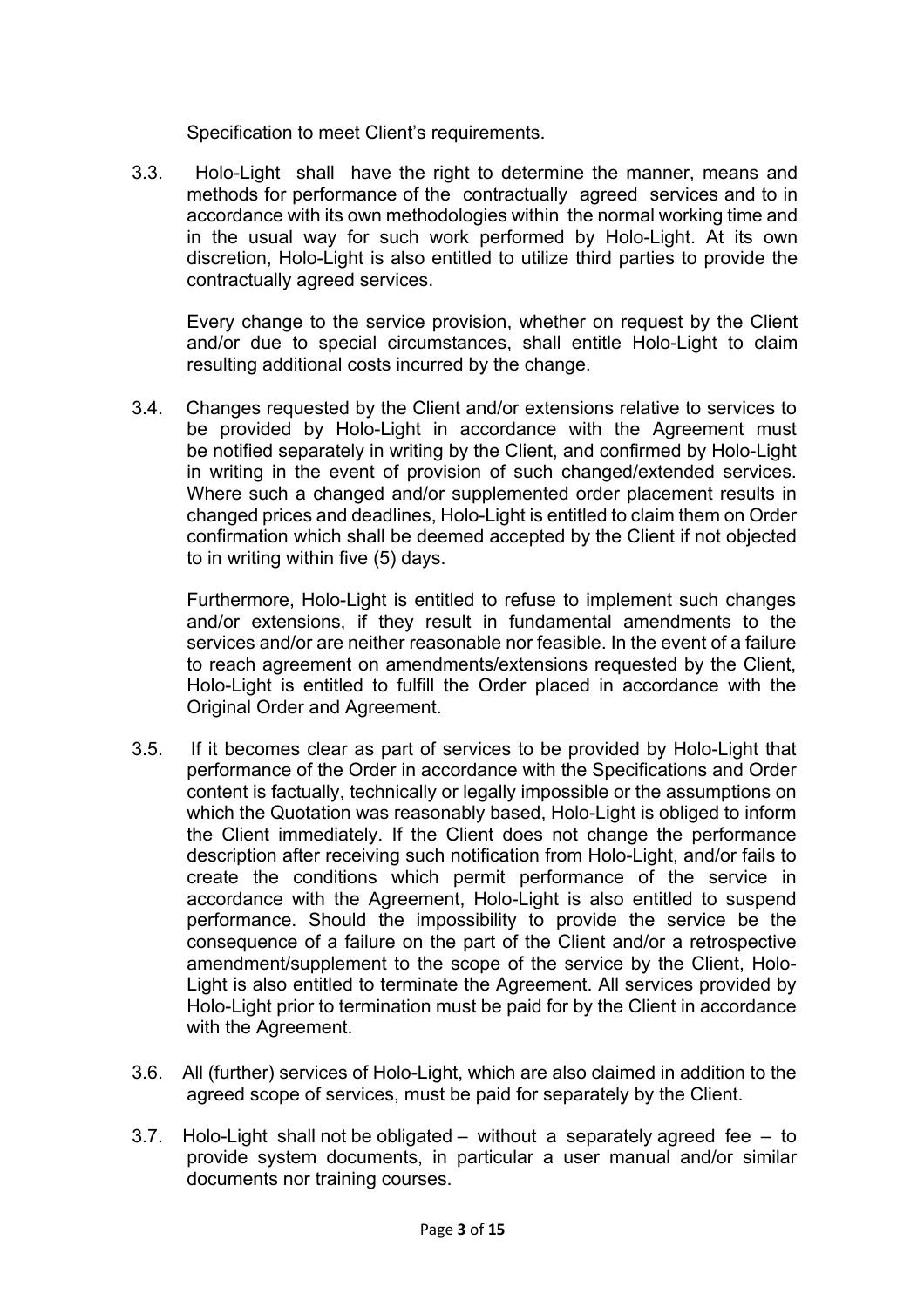3.8. Holo-Light has the right to perform services for third parties during and after the term of the Agreement, including services for third parties that may compete with Client's products or services.

# **4. Performance Schedule, Deadlines, Delays:**

- 4.1. Any performance schedule and deadlines set forth in the Quotation or Agreement are estimates only and are non- binding unless expressly specified otherwise. Where a confirmed performance schedule was agreed, this does not represent a fixed delivery date. Partial deliveries and advance deliveries are expressly permitted.
- 4.2. If a defined performance schedule is exceeded by more than three months, the Client may notify Holo-Light that Holo-Light shall have a period of grace of at least four weeks to complete the applicable services milestone or Order . If this period of grace expires prior to Holo-Light's completion of the applicable milestone or Order, the Client is entitled to terminate in writing the Agreement; provided that the Client shall remain obligated to pay Holo-Light for its performance through the date of termination.
- 4.3. If Holo-Light's performance is delayed for reasons for which it is not responsible or which it could not have foreseen, or if events which cannot be prevented with reasonable resources exist (each a "Force Majeure Event"), the obligations of Holo-Light under the Agreement shall be deemed suspended for the respective duration and/or the scope of the Force Majeure Event, and the agreed schedule shall be extended by the period during which the Force Majeure Event persists. Force Majeure Events include without limitation terrorism, official governmental orders and measures, labor disputes, public health crises, unforeseeable failure of advance deliveries essential to the provision of the service and/or similar events. Either of the Contract Parties shall be entitled to terminate the Agreement until after a delay period of nine months from the original performance schedule, and such termination will be the Client's sole remedy for the failure or delay in performance by Holo-Light due to a Force Majeure Event. Upon any termination due to a Force Majeure Event, Holo-Light is entitled to invoice the Client and the Client shall be obligated to pay for services provided to it through the date of termination.
- 4.4. Where the contractual performance to be provided by Holo-Light cannot be provided for reasons for which the Client is responsible, including the Client's failure to pay fees when due, Holo-Light is entitled to terminate the Agreement after setting a period of grace of at least four weeks. Work performed through the date of termination by Holo-Light must be paid for by the Client. In addition to this, Holo-Light is entitled, in addition to compensation from the Client for work already performed, the Client shall pay a termination fee equal to 40% of the agreed Agreement value as a minimum compensation from the Client. which shall not be deemed a penalty but a reasonable estimate of Holo-Light's potential losses for such termination. Moreover, Holo-Light is entitled to claim additional compensation for damages.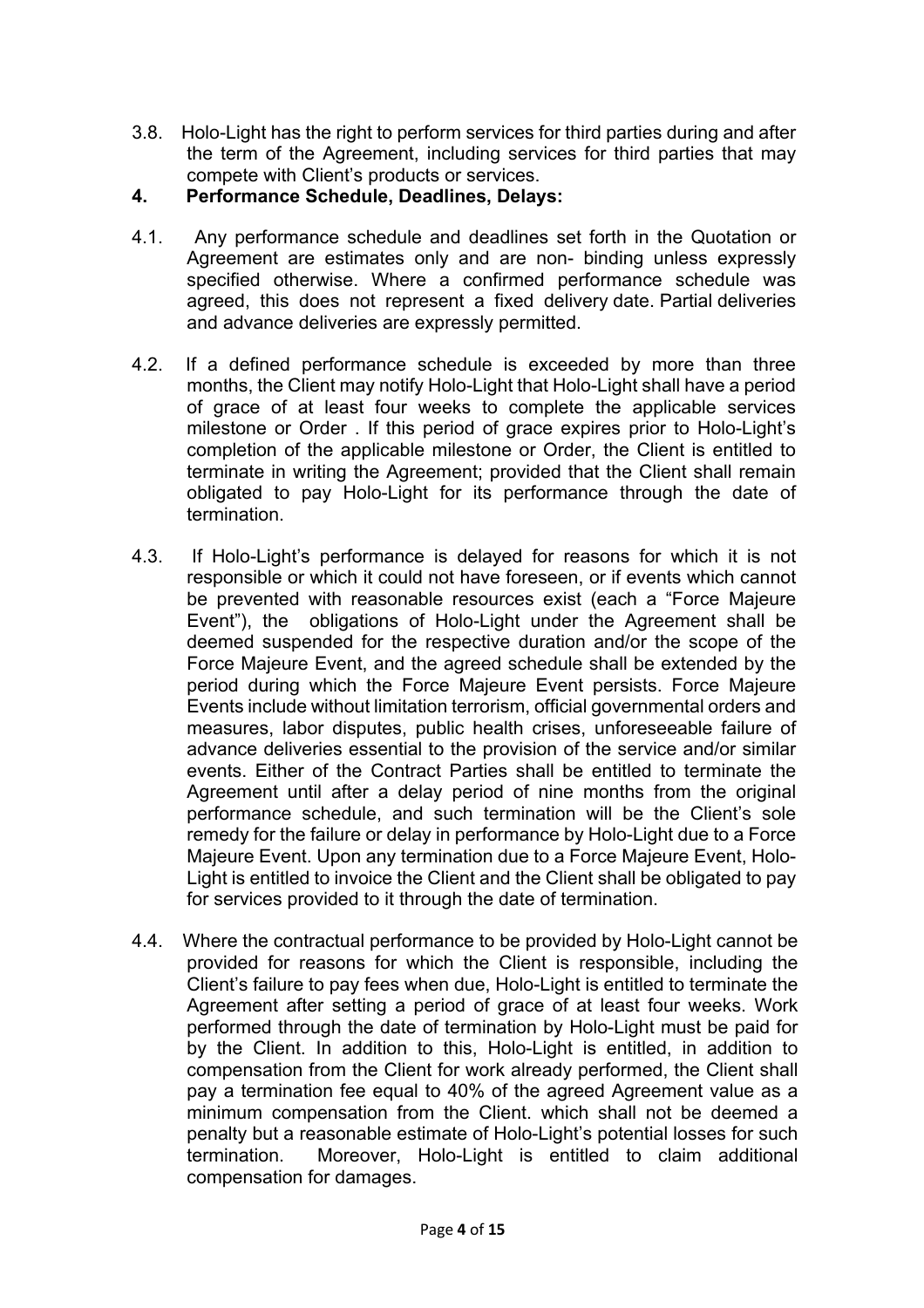# **5. Cooperation of the Client:**

- 5.1. The Client must provide Holo-Light in good time and at its own expense with all information, data and documents required to perform the Agreement as requested by Holo-Light.
- 5.2. Furthermore, the Client is obliged to take all measures which are required and expedient for the fulfillment of the Order. In particular, the Client shall support Holo-Light free of charge in performing the contract, in particular by cooperating with Holo-Light in anytests, acceptances, problem analyses and troubleshooting and providing timely approvals and reviews. If Holo-Light is providing services on site at the Client's facility, the Client will also provide access to its employees, workspace, an appropriate IT environment and other office and administrative facilities and supplies conducive to performance of the services.
- 5.3. Where the Client provides Holo-Light with data and program source code in particular, the Client must back these up such that this data and program source code can be reconstructed if necessary. Holo-Light shall have no liability for any loss, damage or corruption of such data or code while in its possession or on its systems.
- 5.4. The Client shall assess all programs/software delivered to it by Holo-Light in accordance with agreed upon acceptance criteria or the Specifications for freedom from material defects and usability (test run), before using the programs/software created by Holo-Light commercially and/or operatively. In particular, the Client accepts responsibility for taking precautions in case the software provided by Holo-Light does not function properly and the Client shall be responsible for all use of the software in a live production setting. The Client must make full data back-ups in advance and on an ongoing basis to enable it to reproduce this data in the event of problems and/or loss/damage of data.
- 5.5. Should the Client fail to comply with its duties of cooperation, or does not do so fully in the prescribed time frame, providing the technical framework and staff required, all Services already provided by Holo-Light shall be deemed accepted. Alternatively, Holo-Light is entitled to withhold Services and invoice any additional expenses incurred in such an event separately.

## **6. Transfer of Risk:**

- 6.1. Unless otherwise agreed, the Client shall have three business days to test and accept any services provided, including any milestone or progress deliveries.
- 6.2. A joint test must be performed by the Client and Holo-Light for the acceptance, which must be documented in a written report. This report must detail the agreed test cases, functional tests performed and any defects found.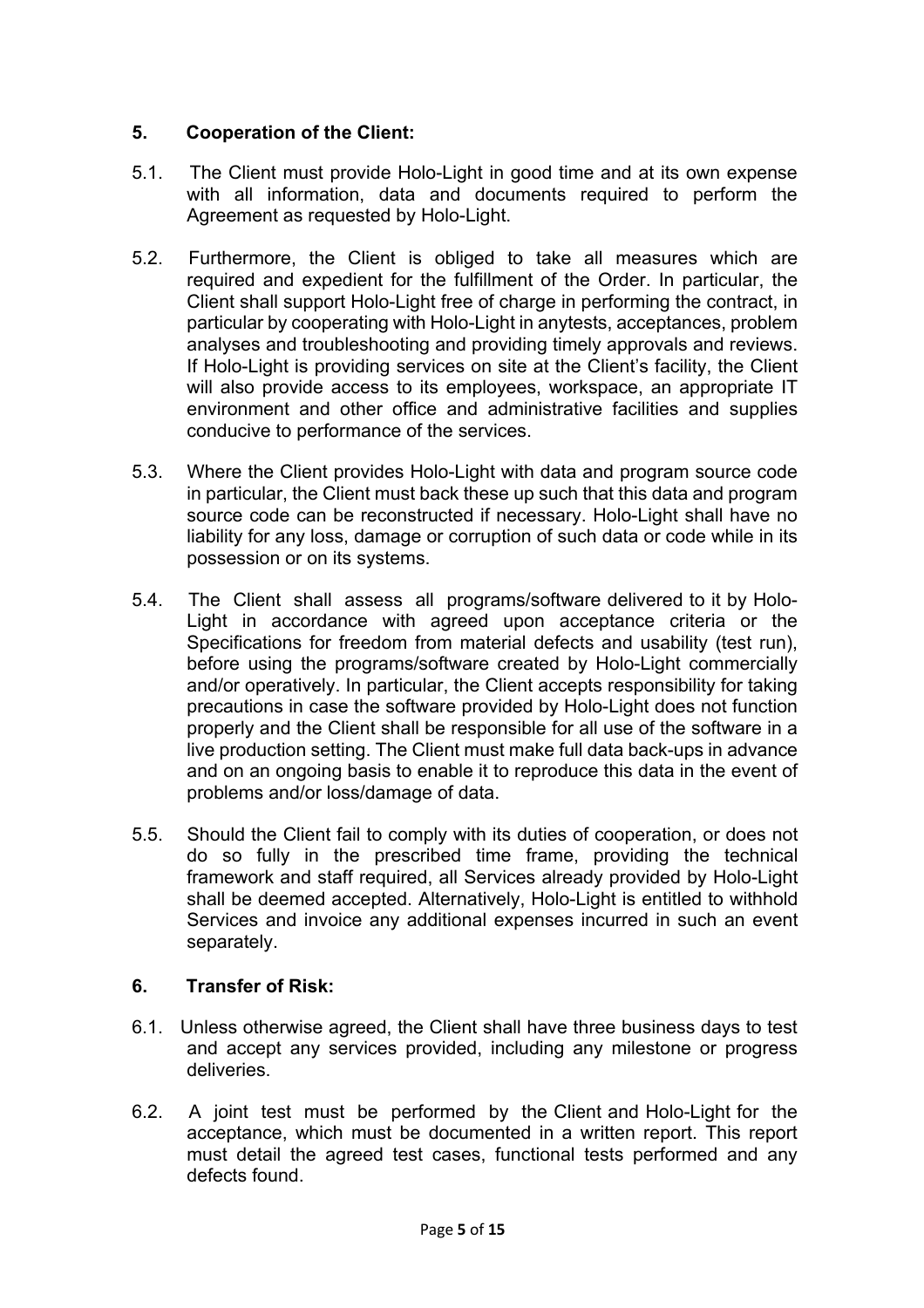6.3. If the Client fails to notify Holo-Light of any material non-conformance of the delivered services within five (5) business days of delivery, the Client shall be deemed to have accepted the services..

# **7. Warranty:**

- 7.1. The warranty period is six months from the delivery of the services or software. When this period expires, all warranty claims vis-à-vis Holo-Light shall be void. The Client shall bear the burden of proof for all qualifying criteria when asserting a warranty claim, in particular for the defect itself, the time an error is found and the punctuality of the complaint.
- 7.2. The Client shall assess all services provided by Holo-Light without delay and report defects immediately in writing including a detailed description. In the event of a defect subject to the warranty, Holo-Light shall, at its own discretion and as the Client's sole remedy, replace the defective delivery or service and/or rectify it and/or reduce the price appropriately.
- 7.3. The warranty does not cover to the replacement of parts subject to natural wear, nor cover any errors or nonconformities resulting from improper use, operating errors by the Client and its employees, subsequent modifications to the deliveries and/or services from Holo-Light by the Client, its personnel or third parties, or other errors, faults, damages caused by the Client and/or its employees and/or third parties. The warranty does not cover errors resulting from improper wiring, insufficient power supply or air conditioning as well as failure to comply with safety provisions and transport damage or other conditions the Client provides.
- 7.4. Holo-Light is only obliged to provide warranty services if the Client has fully satisfied its payment obligations to Holo-Light in full. Warranty claims do not entitle the Client to withhold its payment obligations.
- 7.5. If Holo-Light is not able to rectify any nonconformity in the service or software in spite of repeated attempts and a period of grace of at least four weeks, the Client is entitled to terminate the Agreement with respect to the nonconforming services upon written notice and as the Client's sole remedy for such warranty claim.

## **8. Intellectual Property Rights:**

- 8.1. All copyrights and other intellectual property rights to all Holo-Light products, including all software, and all Services and deliverables (patents, trademarks, design protection, semi-conductor protection etc.) provided by Holo-Light to the Client, are the property of Holo-Light and/or its licensors, unless agreed otherwise in writing. If Client obtains any ownership rights in or to such software, Services or deliverables, Client hereby agrees to assign, and hereby does assign, to Holo-Light all such rights and interest.
- 8.2. The Client shall only receive a non-transferable right to use Services and deliverables after full payment of the agreed fee for the Client's internal business purposes and as part of the contractual specifications to the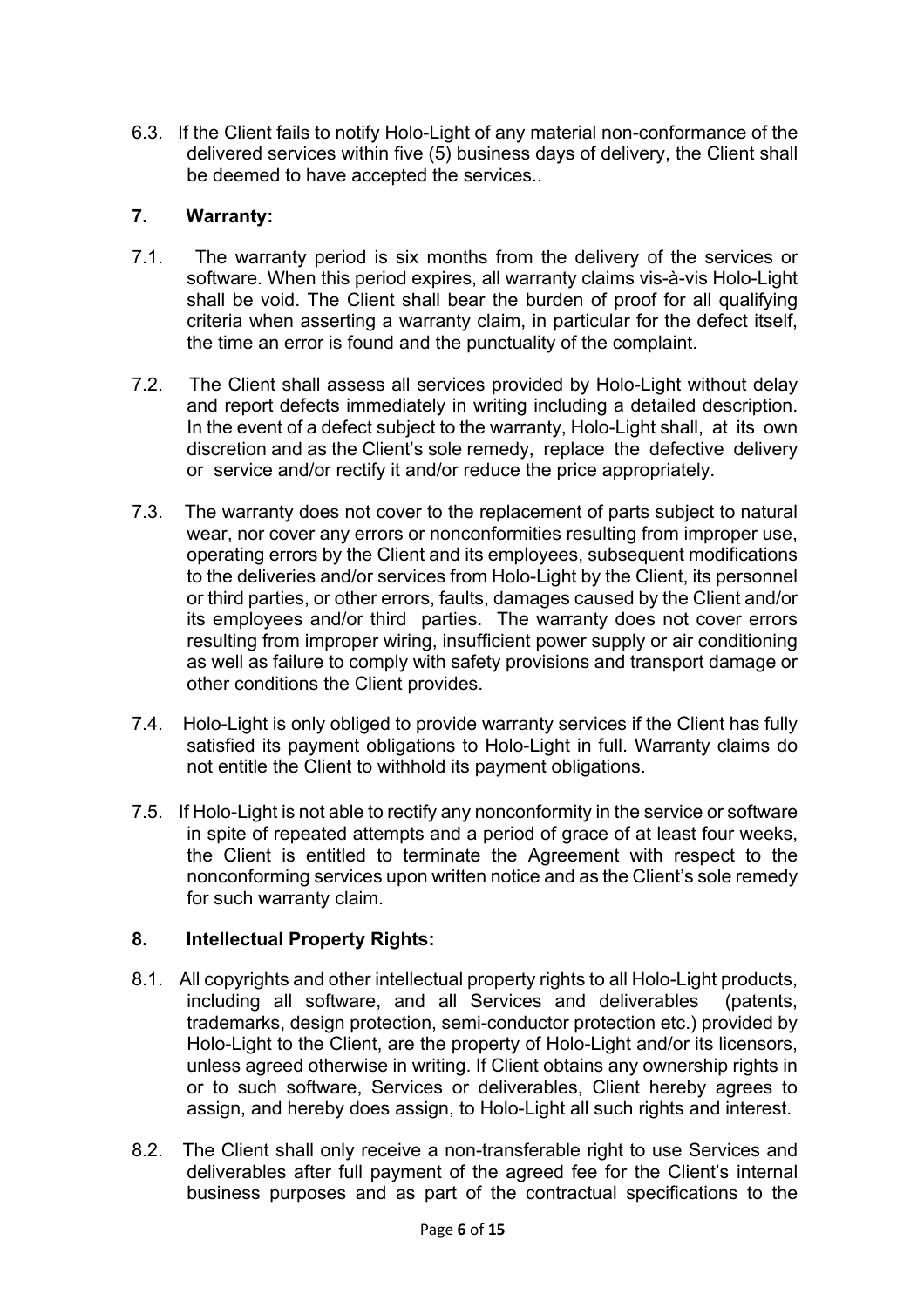extent of the number of licenses purchased at the agreed installation location. All software provided or licensed to the Client by Holo-Light shall be subject to the General Licensing Terms set forth on Exhibit A attached hereto and incorporated herein

- 8.3. Client shall not license, sublicense, resell, transfer, assign, distribute or otherwise make available the software, Services or deliverables to any third party.
- 8.4. The Client shall receive the subject of the contract in machine code and without further development documentation, and the Client shall not modify, erase, obscure or otherwise render illegible any copyright notes and/or the other legal reservations on such software or other materials provided by Holo-Light.
- 8.5. Holo-Light is not obligated to hand over the source code to the Client, neither for standard nor for custom software, under any circumstances. The source codes shall remain exclusively the Confidential Information and property of Holo-Light.
- 8.6. Holo-Light is also entitled to use results from the software development subject to this Agreement when developing software for other Clients and/or to allow other Clients to use it; provided that this shall not include any Confidential Information of Client.
- 8.7. The Client undertakes to only and exclusively use the software or deliverables of the Services in accordance with this Agreement, and to indemnify in full Holo-Light in particular against the legal consequences of any violations of intellectual property rights by the Client itself or third parties attributable to it. The indemnification obligation covers all liabilities arising to Holo-Light from such third-party claims, including without limitation all legal and defense costs.
- 8.8. Should third parties refer to or use the subject of the contract or other work results of Holo-Light, The Client shall notify Holo-Light immediately of any infringement of Holo-Light's intellectual property rights in the software and Services, and inform the third parties of Holo-Light's ownership of the intellectual property rights associated such software and Services.
- 8.9. Should disclosure of interfaces be required to facilitate interoperative use of the software by the Client, Holo-Light undertakes to perform the activities required in this context. If the Client decompiles the software, this must only and exclusively be done to establish interoperability as permitted under applicable law.

## **9. Documents:**

9.1. All quotations, plans, sketches, samples, implementation documents, other technical drawings/documents etc. produced by Holo-Light in relation to the performance of the order remain the intellectual property of Holo-Light and are subject to the intellectual property provisions in Article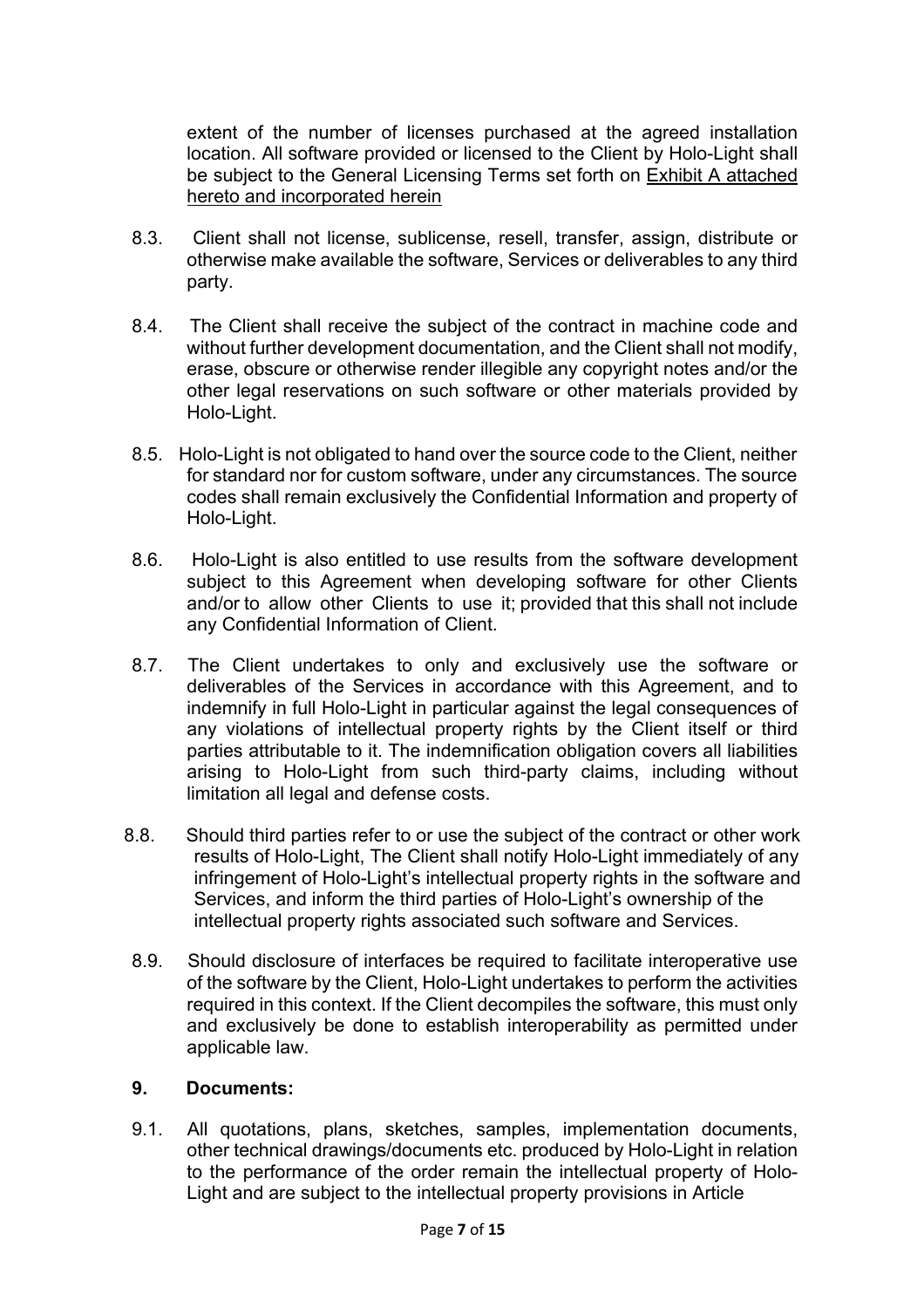8 accordingly.

# **10. Restrictions on Use:**

- 10.1. Except as expressly granted herein, all rights to the Services, deliverables and Holo-Light software shall remain with Holo-Light and/or its licensors. Client shall not have the right to reproduce (other than for installation purposes as permitted herein), download, modify, or make derivative works of any Holo-Light software or services without the prior written approval by Holo-Light. Client shall not , use the Services, deliverables or software on hardware other than that subject to this Agreement. Client shall not reverse engineer, analyze, decompile or disassemble, or attempt any of the same, or otherwise attempt to discover the source code of any software delivered to Client hereunder without the subject of the contract without a written consent of Holo-Light.
- 10.3. If Holo-Light provides the Client with any third party software subject to licenses as part of the performance of the Order, the Client must comply with the corresponding software license terms of the respective owner of the rights to this software and any other terms related to such software or service including any terms of use. Such terms shall be provided to the Client either by Holo-Light and/or the Client shall be made aware of these conditions by identification of such software and/or notification of the corresponding links to the homepage of the software owner containing the terms of use.

10.4. Unless otherwise agreed with the Client, the Client shall receive nonexclusive, indefinite permission to use the custom software and other work results without geographic and material restrictions, with the exception of third party exploitation rights, after full payment of the agreed fee. If the Client permissibly edits any custom or other software deliverables from Holo-Light with authorization from Holo-Light, the Client must provide Holo-Light with a copy, in object code and source code, on request by Holo-Light, granting it all intellectual property rights known now and in the future in and to such modifications.

## **11. Remuneration:**

- 11.1. All remunerations and fees are net prices in U.S. Dollars excluding any applicable sales, use or other taxes, which shall be payable by the Client, and shall remain valid until revoked. Prices stated in any Quotations are non-binding until agreed upon by Holo-Light in writing.
- 11.2. Costs of ancillary services, including associated expenses, such as travel/accommodation costs, expenses, per diems, flat rates for travel, and overtime payments shall be invoiced based on the costs incurred and paid separately by the Client.
- 11.3. Additional services, such as in particular updates, support, training and maintenance for any software or deliverables are excluded and shall be subject to a separate agreement between the parties and paid separately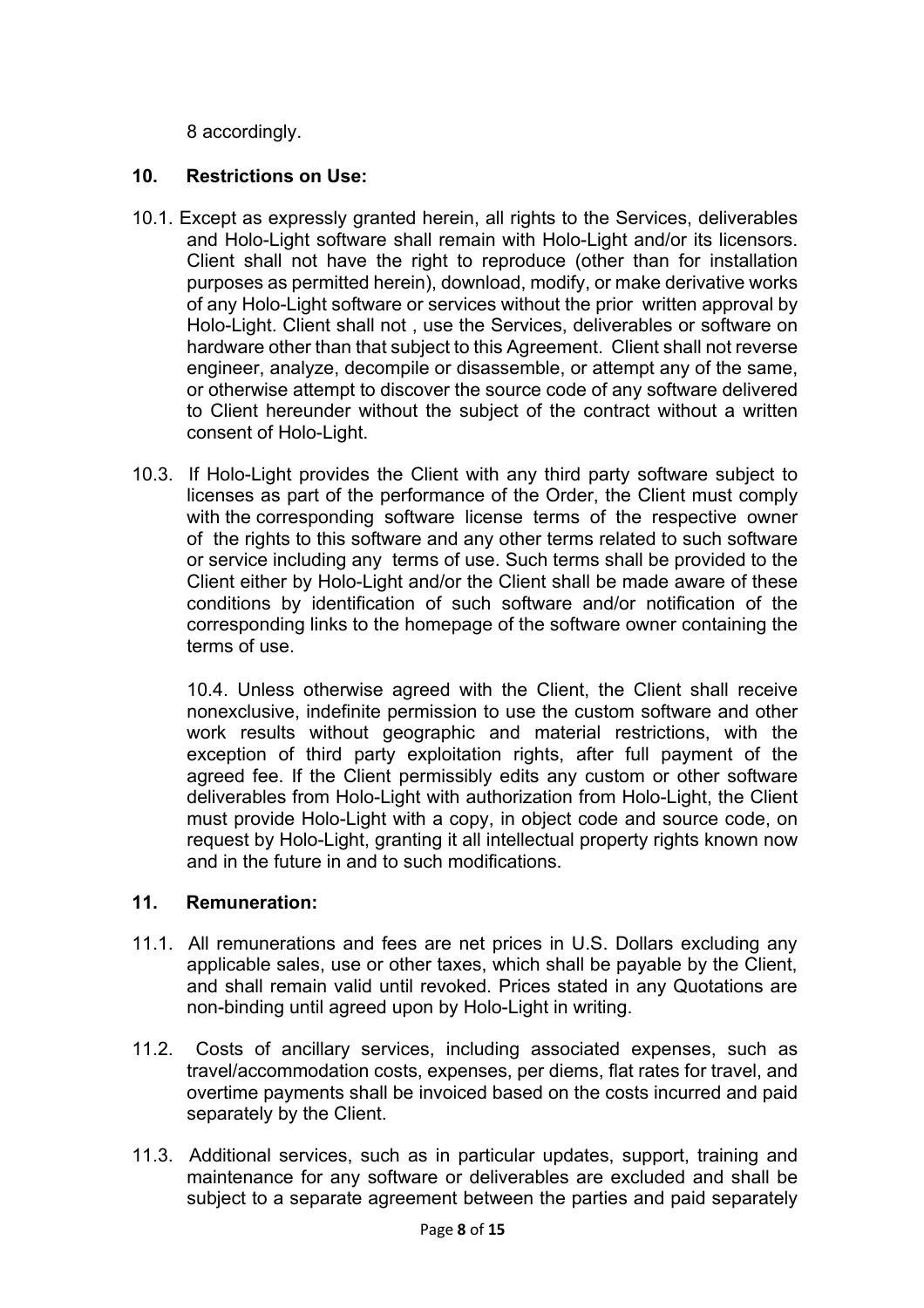– where such work is not performed to satisfy warranty claims as expressly set forth in this Agreement.

- 11.4. Invoices are due for payment promptly on receipt, whereby all payments must be made free of expenses and deductions. Client shall be responsible for all wire transfer and other payment fees.
- 11.5. Holo-Light is entitled to require down payments or other advance payment by the Client before providing the Services.
- 11.6. If the Client is required to pay in installments, delayed payment of any installment shall be deemed failure to comply with the due date, rendering the entire remaining amount payable due for full immediate payment.
- 11.7. If the Client fails to pay any amount when due, Holo-Light shall be entitled to recover from the Client all expenses, costs of collection, including attorneys' fee, incurred in enforcement or collection of amounts owed.
- 11.8 In the event the Client fails to pay any amount when due, Holo-Light is entitled to withhold fulfillment of all contractual obligations until all payment obligations of the Client have been fulfilled in full.
- 11.9. The Client must assert objections to invoice amounts in writing within seven days of the invoice date. If it fails to do so, the invoice amount shall be deemed recognized. The Client is not entitled to withhold payments. The Client shall not be entitled to offset any amounts due and payable hereunder, except against amounts actually owed to the Client by Holo-Light pursuant to a legally binding, court-mandated claim or claims expressly agreed upon by Holo- Light in writing.
	- 11.12. Any amounts not paid when due shall bear interest at a rate of the lower of: (i)[1.5 %] per month, or (ii) the highest rate permissible under applicable law, until paid in full. All payments made by the Client shall be offset against the debt which occurred earliest such that payments are initially offset against the resulting costs, then the interest and the remainder against the fees due hereunder, regardless any instructions to the contrary by the Client.

### **12. Rectification of Defects:**

- 12.1. Holo-Light shall provide the services in accordance with this Agreement and generally accepted industry practices. However, Holo-Light cannot guarantee that its work results are and will remain accessible without interruptions, that the required connections (Internet) can always be established and the data stored and all factors remain unchanged.
- 12.2. The Client is obliged to report defects in the services and deliveries of Holo-Light without delay (but in any event with five business days) in writing, stating the causes where possible. Holo-Light undertakes to begin rectifying material defects within any periods stated in the maintenance agreement, if the Client has purchased maintenance services, and to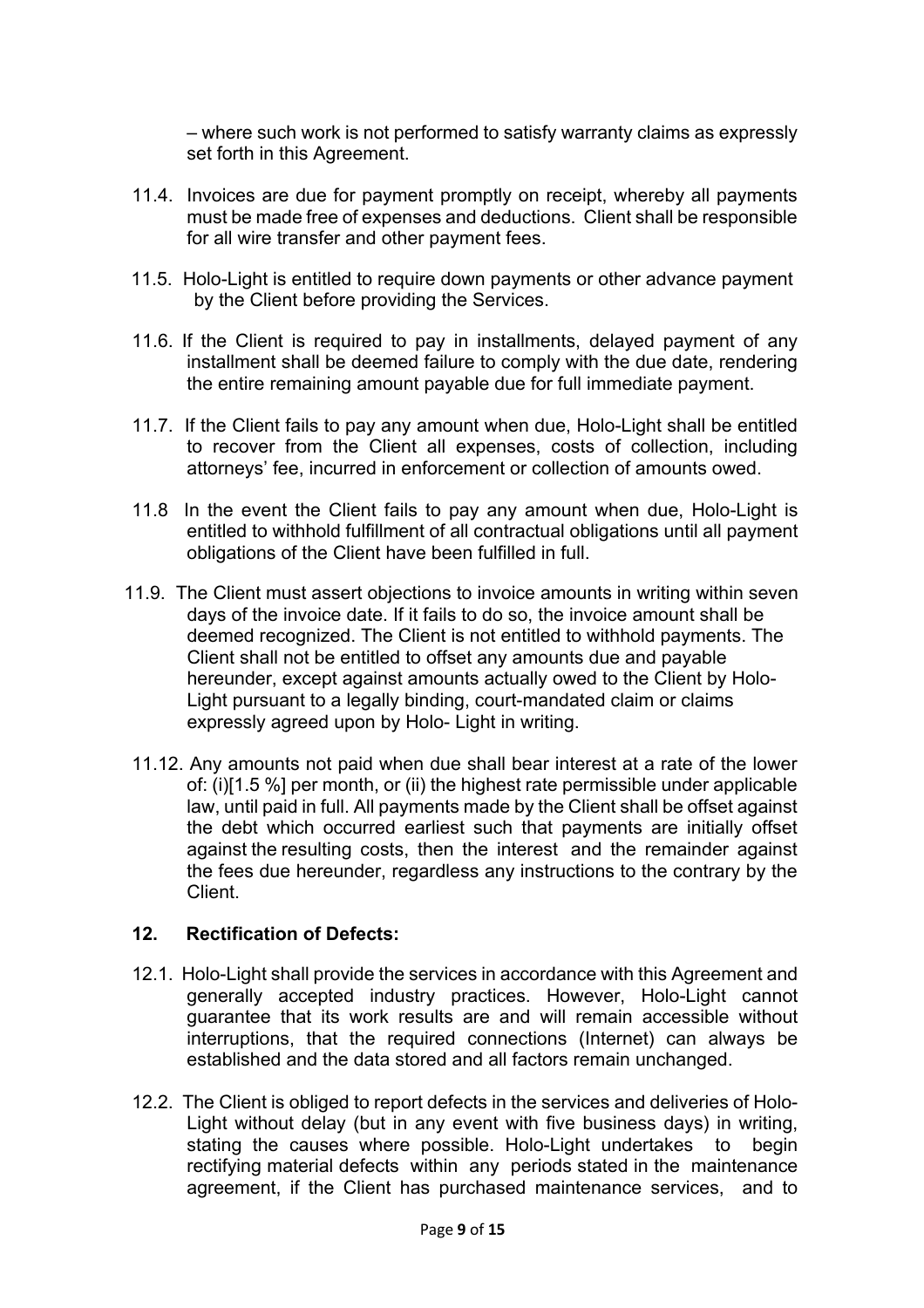rectify the defect without undue delay. If the rectification of a defect is not covered by the contractual agreements or an existing maintenance agreement, Holo-Light shall only perform such maintenance services if commissioned separately in writing and in return for a separate fee.

12.3. If the Client is required to deploy a qualified employee (IT expert) for debugging work, the Client undertakes to cooperate and provide the necessary expert personnel. The Client must also ensure complete access to the affected IT system including hardware, as well as providing all access resources necessary (password, access cards etc.).

- 12.4. Defects in any software, services or deliverables due any actions or omissions of the Client or third parties consulted by the Client, and defects caused by computer viruses and/or similar technical procedures in the Client's systems, or due to failure on the part of the Client and/or third parties consulted by it to comply with guidelines or safety requirements issued by Holo-Light shall not be covered by the maintenance agreement.
- 12.5. Should remote maintenance of any software, services or deliverables be anticipated to result in interruptions and/or restrictions in the systems used by the Client, Holo- Light shall notify the Client. Such interruptions, as well as those due to technical, or other problems through no fault of Holo-Light, shall not be grounds for liability in any form whatsoever on the part of Holo-Light.

### **13. Liability:**

- 13.1. Unless restricted under applicable law, Holo-Light shall only be liable for direct damages due to intent or gross negligence, AND IN NO EVENT SHALL Holo- LIGHT BE LIABLE FOR ANY INDIRECT, SPECIAL, CONSEQUENTIAL OR PUNITIVE DAMAGES, OR FOR NEGLIGENCE, LOST PROFITS OR ANY DAMAGES FROM THIRD-PARTY CLAIMS
- 13.2. Holo-Light shall not be liable for damages due to actions of third parties and/or force majeure.
- 13.3. IN NO EVENT SHALL HOLO-LIGHT'S AGGREGATE LIABLITY HEREUNDER EXCEED THE LOWER OF: (I) THE AMOUNTS PAID BY THE CLIENT TO HOLO-LIGHT WITHIN THE 12-MONTH PRECEDING THE EVENT UNDER THE APPLICABLE ORDER; OR (II) ONE THOUSAND DOLLARS (\$1,000USD).

### **14. Contract Term, Cancellation, Early Termination:**

- 14.1. For framework agreements (maintenance agreements) or other continuing obligations without defined contract expiry dates, each Contract Party can terminate the contract with three months' written notice. This termination option shall be available to the parties for the first time at the end of the calendar year following the commencement of the contract.
- 14.2. Holo-Light is entitled to terminate the contract with immediate effect for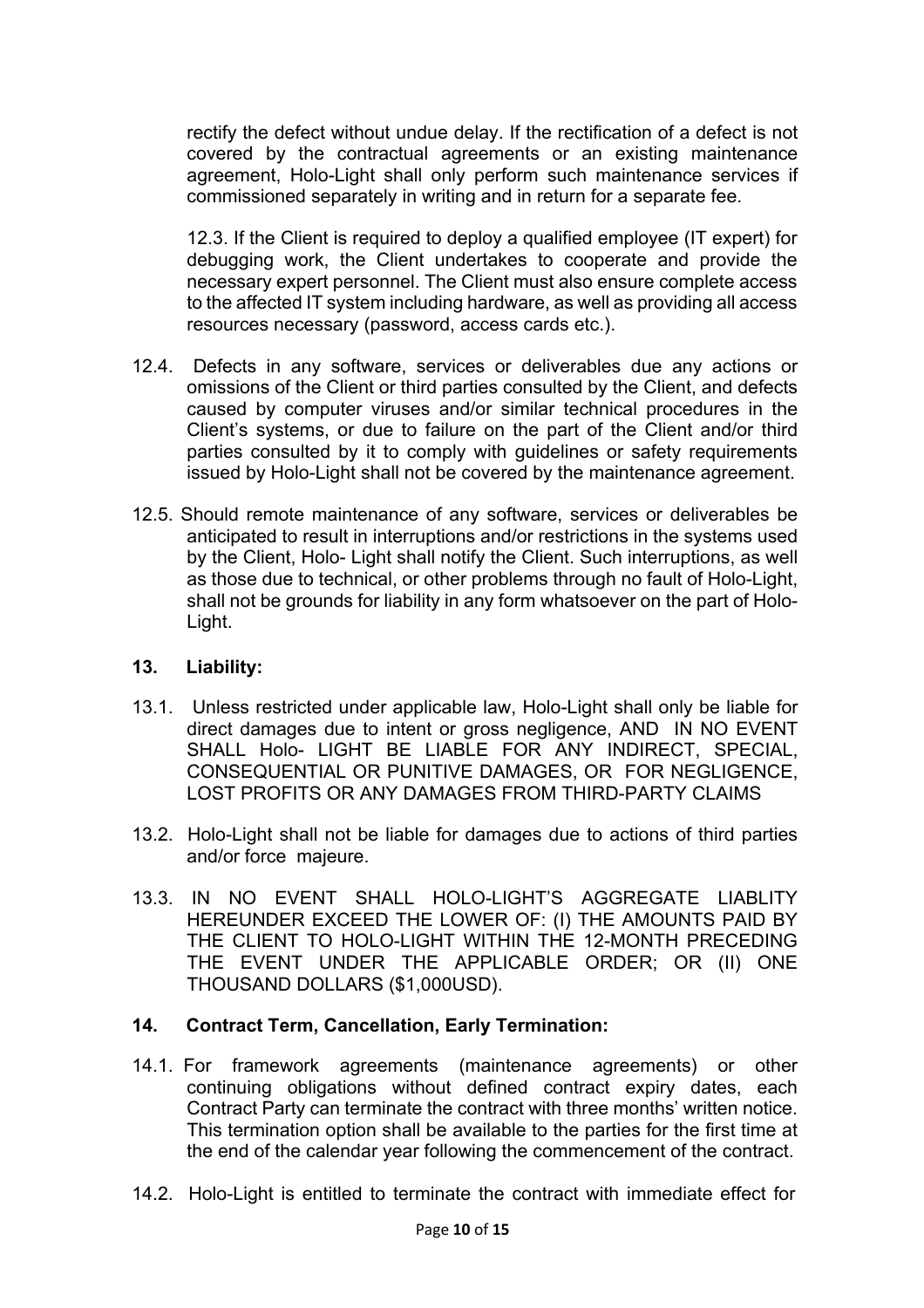good reason. Good reasons include the following in particular:

- a. Circumstances under the responsibility of the Client which render performance of the service impossible, and in which the delay persists for more than four weeks following written notice,
- b. If the Client materially breaches any of its obligations, representations or promises in this Agreement, including payment obligations and/or duties of cooperation, and fails to cure such breach within seven working days following written notice,
- c. If there are justified concerns regarding the solvency of the Client, and the Client fails to make the appropriate advance payments or provide collateral or other assurances satisfactory to Holo-Light,
- d. If insolvency proceedings are instigated with regard to the Client's assets or are rejected for lack of assets, or an out-of-court settlement procedure takes place,
- e. If a circumstance described in articles 4.4., 8.3. and 10.4. exists.

### **15. Confidentiality and Privacy:**

- 15.1. The Client expressly consents to processing of its data in relation to the present order, i.e. source code documentation and similar data, by Holo-Light when providing the Services, and sending of this data to companies cooperating with Holo-Light in the performance the present contract, where this is required for such companies to contribute to fulfilling the order. The Client can withdraw this consent at any time in writing, but acknowledges that in such event certain Services may be unavailable or may not function correctly and Holo-Light shall have no liability in respect thereto..
- 15.2. Each of the Contract Parties undertakes to treat as confidential all information and documents identified as confidential that it receives and/or becomes aware of from the respective other Contract Party when implementing the contract, or those that contain company or business secrets, and require all employees responsible for performing the order and any third parties consulted to do so also.
- 15.3. This duty of confidentiality shall not apply if a Contract Partner is required to provide access to such information to authorities and/or courts. The duty of confidentiality shall survive any termination or expiration of this Agreement for a period of seven (7) years.

### **16. General Provisions:**

- 16.1. The agreement of deviating provisions and/or contract supplements or amendments must be made in writing and signed by both Contract Parties to be effective.
- 16.2. Electronic contract declarations and other legally significant electronic declarations and electronic confirmations of receipt shall be deemed received when the other Contract Party, for whom such declarations are intended, can access them under normal circumstances. The time of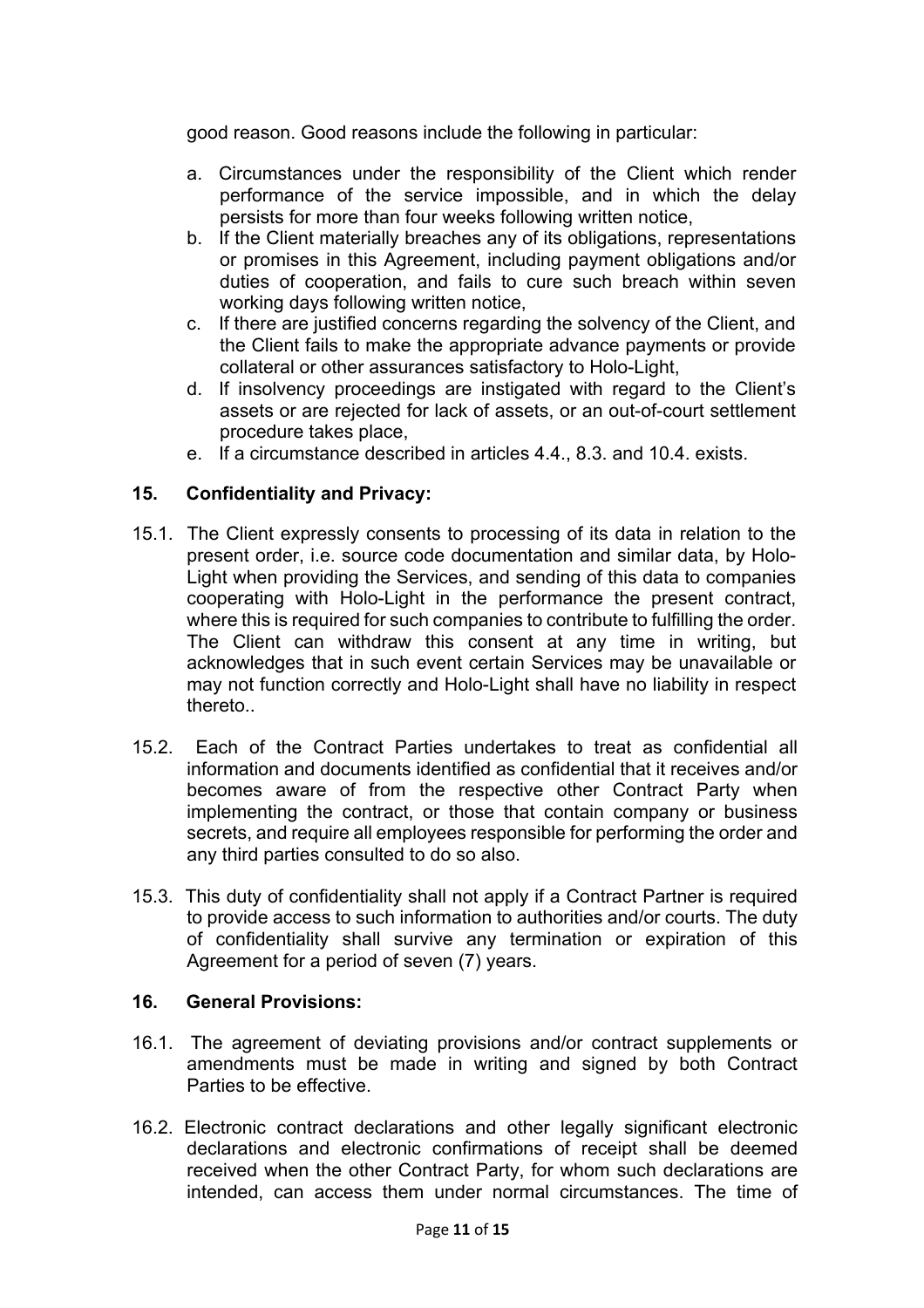receipt in accordance with this provision is the determining factor for timeliness and effectiveness of declarations.

- 16.3. Each Party must report legally relevant changes, such as the address, company name, contact etc. promptly. If such notification does not occur, documents shall be deemed received by the respective other Contract Partner when they are sent to the respective other Contract Party at the last address provided, the last provided name and the last person responsible involved.
- 16.4. Should individual terms of these General Terms and Conditions be or become inadmissible, this shall not affect the validity of the other provisions. The inadmissible or invalid provision shall be replaced by one as close as possible to the commercial purpose of the invalid or inadmissible provision and the outcome intended by the Contract Parties. The above provisions on the severability clause apply accordingly in the event of loopholes.
- 16.5. All legal relationships between Holo-Light and the Client are subject to the laws of the United States and the State of North Carolina to the exclusion of the choice of law rules and the UN CISG.
- 16.6. The exclusive legal venue for disputes is the materially competent court in Innsbruck. However, at its own discretion, Holo-Light is also entitled to file suit against the Client at any other court of competent jurisdiction e for the Client.
- 16.7. The Client agrees that any violation of Holo-Light's intellectual property rights or of the Client's confidentiality obligations would cause irreparable harm to Holo-Light, for which money damages would not be sufficient. Accordingly, the Client agrees that in addition to any other rights and remedies available to Holo-Light at law or in equity, Holo-Light shall have the right to injunctive relief from any court of competent jurisdiction and without requirement to post bond or other security to prevent or stop any breach of such rights or obligations.
- 16.8 Holo-Light shall be entitled to assign this Agreement and any Order to an Affiliate, successor or other third party with notice to the Client. The Client shall not be entitled to assign this Agreement or any Oder to a third party or Affiliate without the prior written consent of Holo-Light.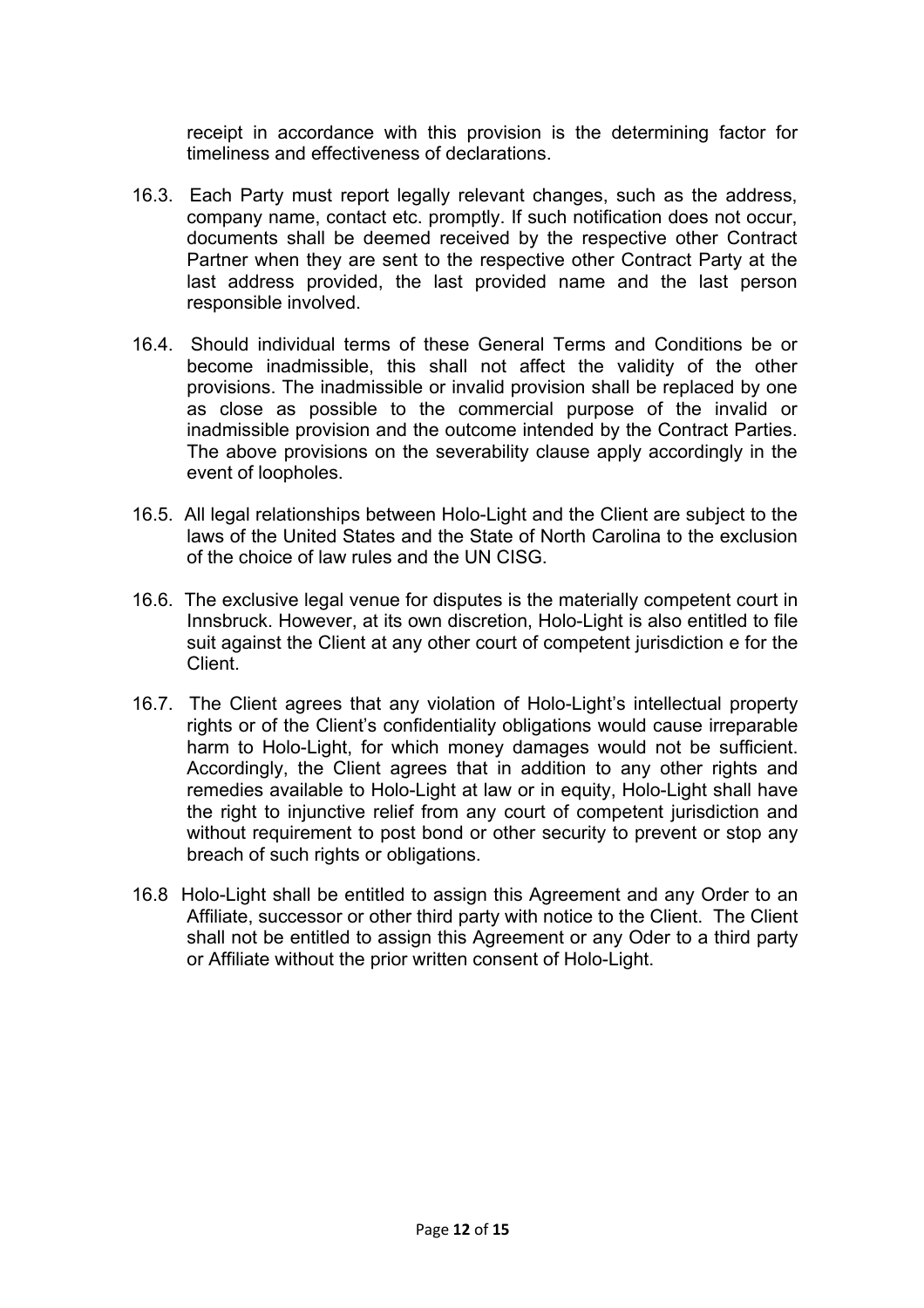## **Exhibit A**

### **GENERAL LICENSING TERMS (B2B)** of **Holo-Light USA, Inc.**

#### **1 Introduction**

- 1.1 The solutions developed by Holo-Light are essentially available in the form of both standardized and customized packages. Usage rights shall be specifically granted by Holo-Light as the "**LICENSOR**" with which the relevant customer or client, hereinafter the "**LICENSEE**", has concluded a contract for the acquisition of usage rights/software licenses.
- 1.3 Any usage rights over the software created and/or distributed by the LICENSOR and/or provided to the customer/client, hereinafter the "**SOFTWARE**", shall be granted exclusively on the basis of these licensing terms, hereinafter the "**LICENSING TERMS**", provided that no separate agreements are expressly referred to in these LICENSING TERMS.

#### **2 Definitions**

| Term                 | Definition / Definition in                                                                                                                                                                   |
|----------------------|----------------------------------------------------------------------------------------------------------------------------------------------------------------------------------------------|
| <b>DOCUMENTATION</b> | User documentation and explanatory material for end<br>users relating to the SOFTWARE insofar as it is provided on<br>a contractual basis.                                                   |
| <b>USAGE</b>         | The receipt, storage, installation, execution, display<br>or loading of the SOFTWARE in/on the primary<br>memory of an end device or any other extraction of<br>a benefit from the SOFTWARE. |
| <b>SOFTWARE</b>      | See 1.3. The SOURCE CODE for the SOFTWARE shall not be a<br>component of the SOFTWARE within the meaning of these<br>Licensing Terms.                                                        |
| SOURCE CODE          | The program code written in a human-readable programming<br>language for or in connection with the SOFTWARE including<br>related system documentation and comments.                          |

#### **3 Licensing Terms**

- 3.1 As a result of the initial USAGE of the SOFTWARE, the LICENSEE shall be subject to these LICENSING TERMS and shall acknowledge that all USAGE of the SOFTWARE shall be subject to these LICENSING TERMS.
- 3.2 If the LICENSEE does not agree with the validity or content of these LICENSING TERMS, it shall be prohibited from all USAGE of the SOFTWARE.
- Page **13** of **15** 3.3 Any waiver or amendment of individual provisions or all of the provisions of these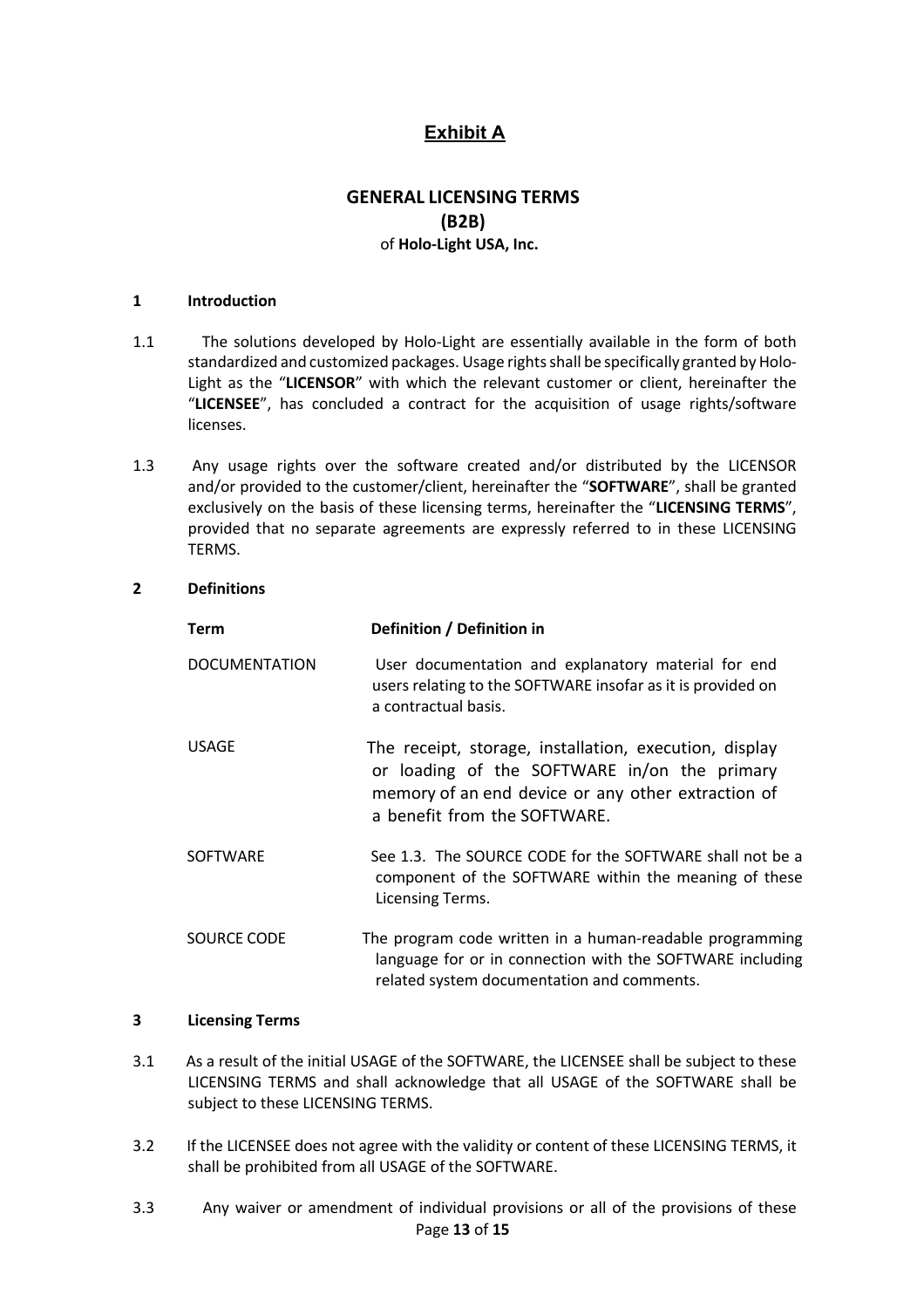LICENSING TERMS shall be possible and valid only by means of express written agreement between the LICENSEE and the LICENSOR with explicit reference to the incompatibility and waiver of the incompatible provisions ofthese LICENSINGTERMS and the continued validity of the remaining provisions of these LICENSING TERMS. Where such requirements regarding validity are fulfilled, such special agreements shall take precedence over the provisions of these LICENSING TERMS.

3.4 Where the LICENSOR integrates software developed by third parties into the SOFTWARE, that third-party software may be subject to separate licensing terms which shall, where applicable, be brought to the LICENSEE's attention separately. Licenses for third-party software integrated into the SOFTWARE or connected to the SOFTWARE by the LICENSOR at the request of the LICENSEE shall be acquired by the LICENSEE to the required extent and shall be the sole responsibility of the LICENSEE. In no event shall the LICENSOR have any liability for such third party software requested by the LICENSEE.

#### **4 License**

- 4.1 The SOFTWARE is licensed, not sold.
- 4.2 Provided that and on condition that the LICENSEE complies with the provisions of these LICENSING TERMS and other agreements between the LICENSOR and the LICENSEE, including the payment of all applicable fees, the LICENSOR shall grant the LICENSEE the non-exclusive and non-transferable right (simple usage permission) to use
	- one (1) copy of the SOFTWARE, unless contractually agreed otherwise,
	- with the existing (where necessary, separately contractually agreed) range of functions,
	- on one (1) end device, unless separately agreed otherwise,
	- for the purpose defined by the contractually required range of functions, and
	- for the contractually agreed usage period and/or, if no such usage period has been specified, for a period of 12 months

in accordance with these LICENSING TERMS.

- 4.3 Any rights in the SOFTWARE, parts of the SOFTWARE or modifications to the SOFTWARE not explicitly granted to the LICENSEE shall be exclusively those of the LICENSOR and the LICENSOR hereby expressly reserves all such rights.
- 4.4 The LICENSEE shall not be entitled to and shall be explicitly prohibited from
	- 4.4.1. circumventing, bypassing or removing any technical protective measures used in connection with the SOFTWARE or associated therewith;
	- 4.4.2. publishing, copying, hiring out, leasing, selling, exporting, importing, distributing, lending out or surrendering in any other way the SOFTWARE to third parties, except for the intended execution for demonstration purposes on an end device of the LICENSEE;
	- 4.4.3. disassembling, decompiling or reverse engineering the SOFTWARE or otherwise making it possible to directly or indirectly override the functions and program structure;
	- 4.4.4. reproducing the SOFTWARE, using it for a purpose other than that contractually agreed or modifying or editing or creating derivative works of the SOFTWARE,